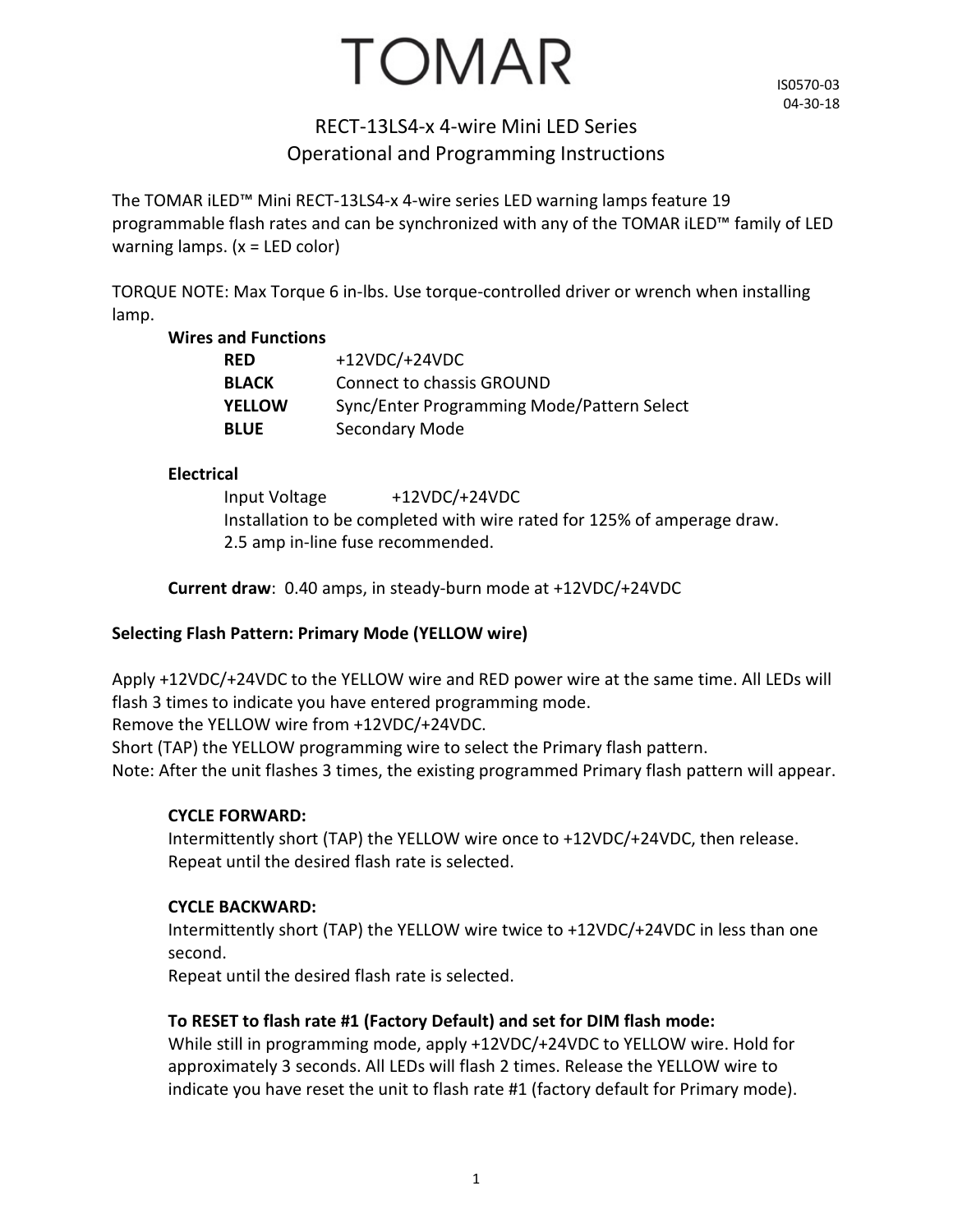TOMAR

#### RECT-13LS4-x 4-wire Mini LED Series Operational and Programming Instructions

Note: If unit was in normal brightness mode, the unit will now be in Dim mode. Repeat above to place unit back into normal brightness mode.

#### **OPERATING MODE:**

Disconnect YELLOW wire from power. Restore power to unit, RED wire only. Unit will now be in normal operation mode. Note: In normal operation mode, do not connect the YELLOW wire to power or ground.

#### **Selecting Flash Pattern: Secondary Mode (BLUE + YELLOW wire)**

Apply +12VDC/+24VDC to the BLUE wire, YELLOW wire and RED power wire at the same time. All LEDs will flash 4 times to indicate you have entered programming mode. Remove the YELLOW wire from +12VDC/+24VDC. Leave the BLUE wire connected to +12VDC/+24VDC. Short (TAP) the YELLOW programming wire to select the Secondary flash pattern.

Note: After the unit flashes 4 times, the existing programmed Secondary flash pattern will appear.

#### **CYCLE FORWARD:**

Intermittently short (TAP) the YELLOW wire once to +12VDC/+24VDC, then release. Repeat until the desired flash rate is selected.

#### **CYCLE BACKWARD:**

Intermittently short (TAP) the YELLOW wire twice to +12VDC/+24VDC in less than one second.

Repeat until the desired flash rate is selected.

#### **To RESET to flash rate #7 (Factory Default) and SET for DIM flash mode:**

While still in programming mode, apply +12VDC/+24VDC to YELLOW wire. Hold for approximately 3 seconds. All LEDs will flash 2 times. Release the YELLOW wire to indicate you have reset the unit to flash rate # 7 (factory default for Secondary mode). Note: If unit was in normal brightness mode, the unit will now be in Dim mode. Repeat above to place unit back into normal brightness mode.

#### **OPERATING MODE:**

Disconnect BLUE wire and YELLOW wire from power. Restore power to unit, RED wire only. Unit will now be in normal operation mode. Note: In normal operation mode, do not connect the YELLOW or BLUE wire to power or ground.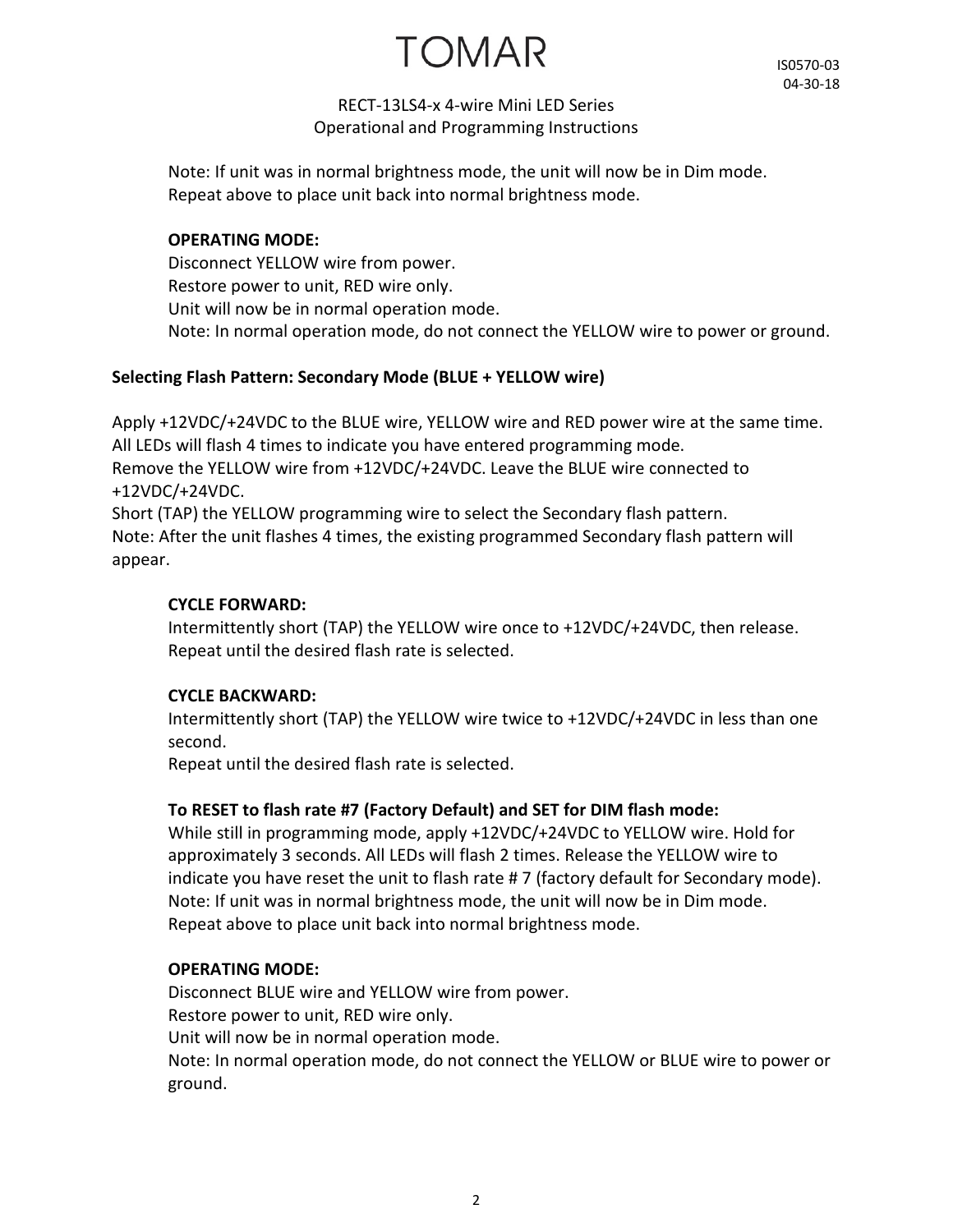## TOMAR

#### RECT-13LS4-x 4-wire Mini LED Series Operational and Programming Instructions

#### **Synchronizing RECT-13LS4 lamps**

First, select a flash pattern/rate and program each lamp to the same rate.

One flash pattern can be programmed for the Primary mode, and one for the Secondary mode. Either or both modes (Primary or Secondary) can be programmed for DIM or normal brightness operation.

If alternating lamps are desired, program one lamp to PHASE 0 and the second lamp to PHASE 1. See Flash Patterns below.

To synchronize lamps in Primary mode, connect all YELLOW wires together to a maximum of 10 RECT-13LS4 units, at a maximum distance of 100 feet of wire between the two furthest units. For best results connect the BLACK wire to chassis GROUND.

Note: When synchronizing lamps, YELLOW wire is for Sync mode only. Do not connect the YELLOW wires to power or ground.

To synchronize Secondary wire patterns, connect the BLUE wires to a switch. The Secondary wire pattern will override the Primary wire pattern when the BLUE wire is tied to +12VDC/+24VDC.

Switch Operation: Switch to +12VDC/+24VDC.

When the switch is activated, + 12VDC/+24VDC will be applied to the BLUE wires, and the pre-programmed Secondary wire pattern will now be selected and override the Primary wire pattern.

When the switch is OFF (no voltage to the BLUE wires), the pre-programmed Primary wire pattern will now be selected.